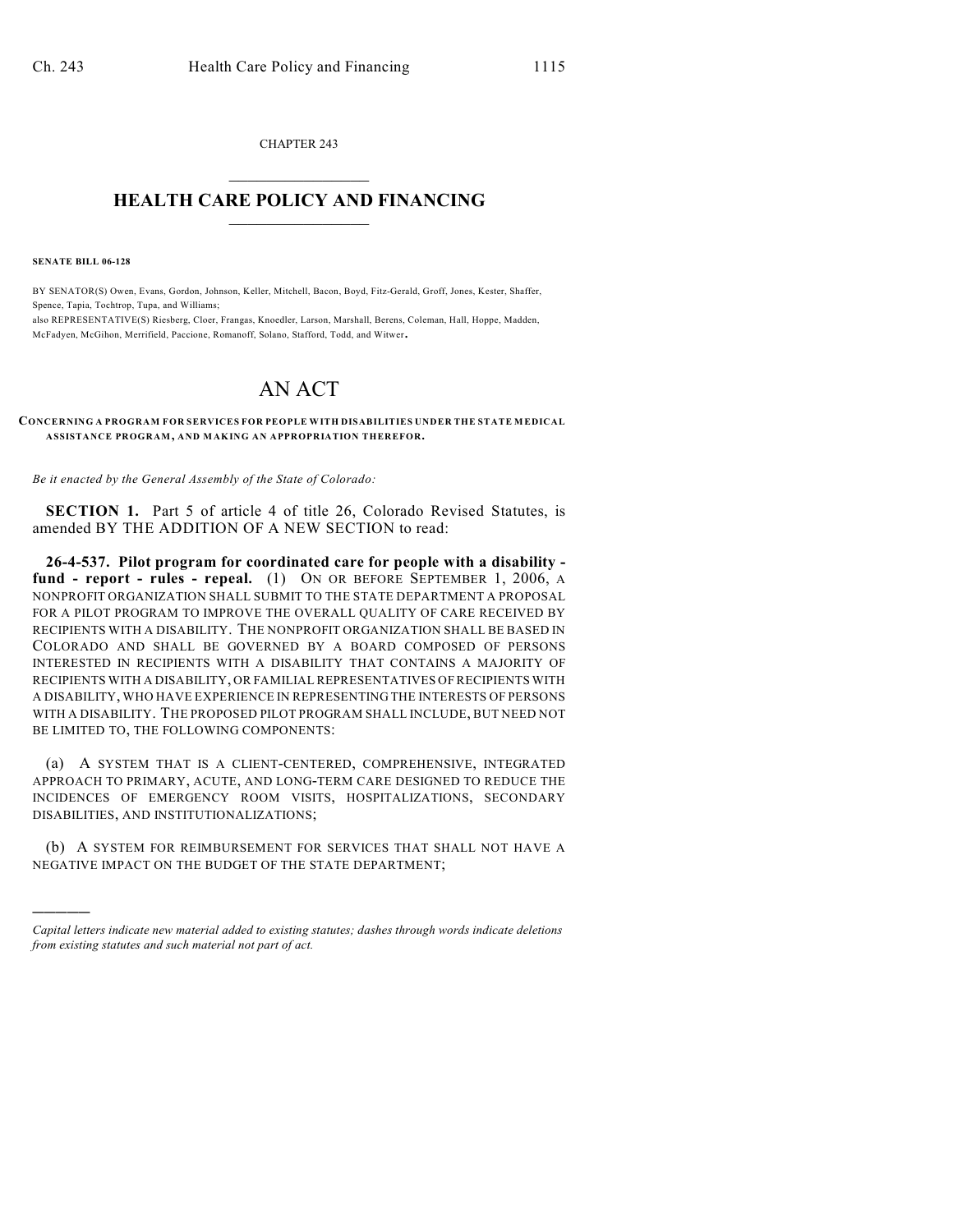(c) OPERATION IN AT LEAST TWO GEOGRAPHIC AREAS OF THE STATE, AT LEAST ONE OF WHICH SHALL BE A RURAL AREA AND AT LEAST ONE OF WHICH SHALL BE AN URBAN AREA;

(d) VOLUNTARY RECIPIENT ENROLLMENT AND PARTICIPATION IN THE PILOT PROGRAM;

(e) VOLUNTARY PROVIDER PARTICIPATION IN THE PILOT PROGRAM;

(f) PROVIDER NETWORK ADEQUACY;

(g) CONTRACTING WITH ORGANIZATIONS CAPABLE OF COORDINATING CARE FOR RECIPIENTS WITH A DISABILITY THAT DEMONSTRATES COST SAVINGS, INCLUDING BUT NOT LIMITED TO THE COORDINATION OF SERVICES AND MAINTENANCE OF AN ADEQUATE NETWORK OF PROVIDERS FOR COVERED SERVICES; AND

(h) AN EVALUATION OF THE PILOT PROGRAM'S OUTCOMES, INCLUDING BUT NOT LIMITED TO PROGRAM COSTS, THE BENEFITS TO RECIPIENTS AND THE STATE, AND ANY NET FISCAL SAVINGS.

(2) (a) THE STATE DEPARTMENT SHALL REVIEW THE PROPOSED PILOT PROGRAM. ON OR BEFORE JANUARY 1, 2007, THE STATE DEPARTMENT SHALL REPORT TO THE NONPROFIT ORGANIZATION THAT SUBMITTED THE PROPOSAL PURSUANT TO SUBSECTION (1) OF THIS SECTION AND THE HEALTH AND HUMAN SERVICES COMMITTEES OF THE SENATE AND HOUSE OF REPRESENTATIVES AND JOINT BUDGET COMMITTEE, OR ANY SUCCESSOR COMMITTEES, ON THE PROPOSED PILOT PROGRAM. THE REPORT SHALL INCLUDE, BUT NEED NOT BE LIMITED TO, AN ANALYSIS AS TO WHETHER THE PROPOSED PILOT PROGRAM MEETS THE COMPONENTS REQUIRED BY SUBSECTION (1) OF THIS SECTION AND AN IDENTIFICATION OF THE TYPE OF FEDERAL AUTHORIZATION NECESSARY TO IMPLEMENT THE PILOT PROGRAM.

(b) IF THE STATE DEPARTMENT DETERMINES THAT THE PILOT PROGRAM MEETS THE COMPONENTS REQUIRED BY SUBSECTION (1) OF THIS SECTION, THE STATE DEPARTMENT SHALL REQUEST ANY AUTHORIZATION FROM THE FEDERAL GOVERNMENT NECESSARY TO IMPLEMENT THE PILOT PROGRAM. THE STATE DEPARTMENT SHALL IMPLEMENT THE PROGRAM WITHIN SIX MONTHS AFTER RECEIPT OF ANY NECESSARY FEDERAL AUTHORIZATIONS.

(3) THE STATE BOARD SHALL PROMULGATE RULES, PURSUANT TO ARTICLE 4 OF TITLE 24, C.R.S., NECESSARY TO IMPLEMENT THE PILOT PROGRAM.

(4) THERE IS HEREBY CREATED IN THE STATE TREASURY THE COORDINATED CARE FOR PEOPLE WITH DISABILITIES FUND, REFERRED TO IN THIS SECTION AS THE "FUND", THAT SHALL CONSIST OF MONEYS TRANSFERRED TO THE FUND PURSUANT TO SECTION 26-4-532 (7), ANY MONEYS THAT MAY BE APPROPRIATED TO THE FUND BY THE GENERAL ASSEMBLY, AND ANY GIFTS, GRANTS, OR DONATIONS RECEIVED BY THE STATE DEPARTMENT FOR THE PURPOSE OF IMPLEMENTING THIS SECTION. THE MONEYS IN THE FUND SHALL BE SUBJECT TO ANNUAL APPROPRIATION BY THE GENERAL ASSEMBLY FOR THE DIRECT AND INDIRECT COSTS ASSOCIATED WITH THE IMPLEMENTATION OF THE PILOT PROGRAM. ANY MONEYS IN THE FUND NOT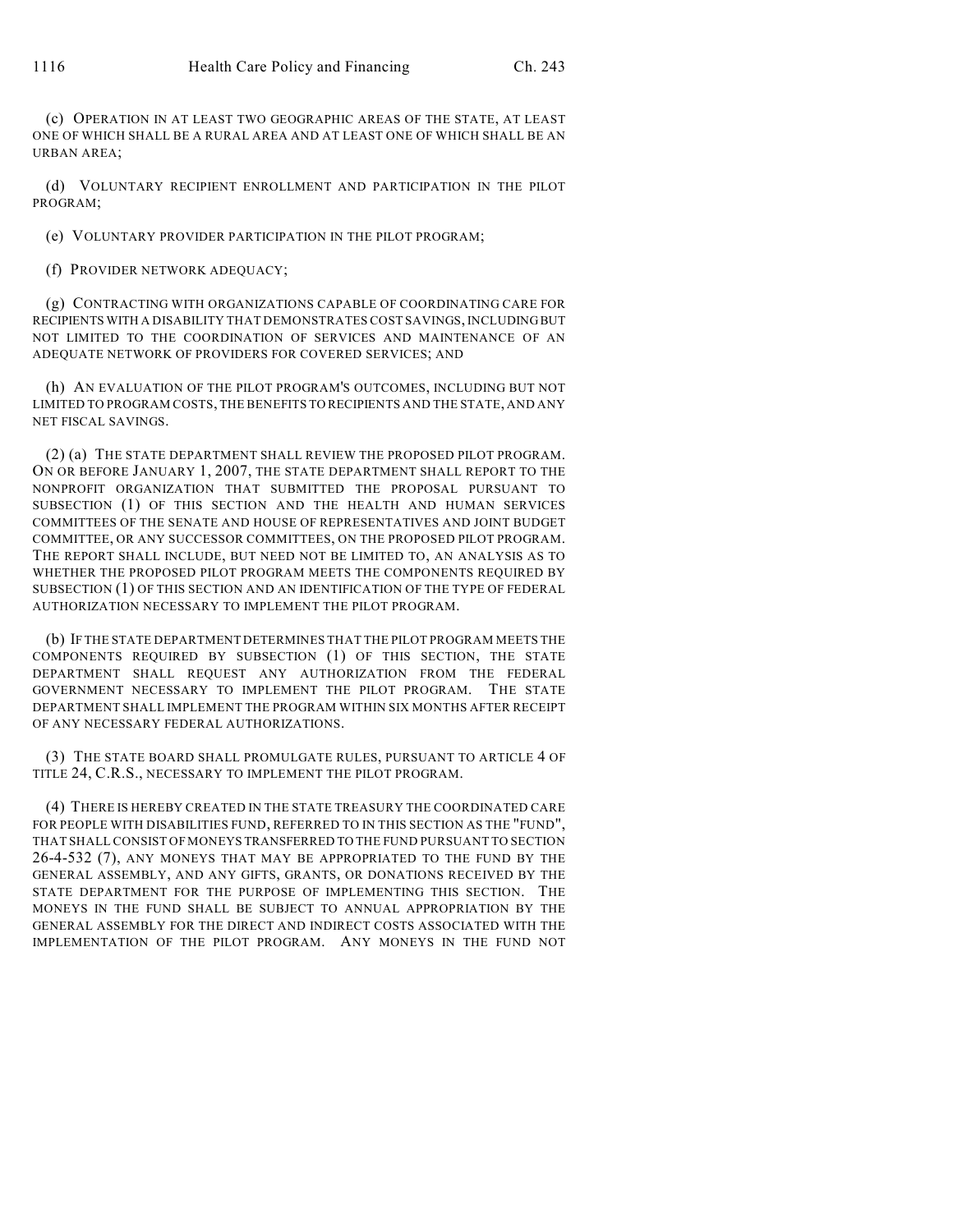EXPENDED FOR THE PURPOSE OF THIS SECTION MAY BE INVESTED BY THE STATE TREASURER AS PROVIDED BY LAW. ALL INTEREST AND INCOME DERIVED FROM THE INVESTMENT AND DEPOSIT OF MONEYS IN THE FUND SHALL BE CREDITED TO THE FUND. ANY UNEXPENDED AND UNENCUMBERED MONEYS REMAINING IN THE FUND AT THE END OF A FISCAL YEAR SHALL REMAIN IN THE FUND AND SHALL NOT BE CREDITED OR TRANSFERRED TO THE GENERAL FUND OR ANOTHER FUND. IF THIS SECTION IS REPEALED, PRIOR TO ITS REPEAL, ALL UNEXPENDED AND UNENCUMBERED MONEYS REMAINING IN THE FUND SHALL BE TRANSFERRED TO THE GENERAL FUND.

(5) ON OR BEFORE JANUARY 15 OF THE YEAR FOLLOWING THE IMPLEMENTATION OF THE PILOT PROGRAM, AND ON OR BEFORE EACH JANUARY 15 THEREAFTER, THE STATE DEPARTMENT SHALL REPORT TO THE HEALTH AND HUMAN SERVICES COMMITTEES OF THE SENATE AND HOUSE OF REPRESENTATIVES, OR ANY SUCCESSOR COMMITTEES, AND THE JOINT BUDGET COMMITTEE ON THE EFFECTS OF THE PILOT PROGRAM.

(6) IF, AFTER IMPLEMENTATION OF THE PILOT PROGRAM, THE STATE DEPARTMENT CAN ESTABLISH THAT THE PILOT PROGRAM HAS RESULTED IN COST SAVINGS AND IMPROVED CLIENT SATISFACTION, SUBJECT TO THE APPROVAL OF THE JOINT BUDGET COMMITTEE AND ANY NECESSARY FEDERAL AUTHORIZATIONS, THE PILOT PROGRAM MAY BE EXPANDED INTO OTHER GEOGRAPHIC AREAS OF THE STATE.

(7) (a) THIS SECTION IS REPEALED, EFFECTIVE JULY 1 OF THE FIFTH YEAR FOLLOWING IMPLEMENTATION OF THE PILOT PROGRAM.

(b) THE STATE DEPARTMENT SHALL NOTIFY THE REVISOR OF STATUTES OF THE DATE THAT THE PILOT PROGRAM IS IMPLEMENTED.

**SECTION 2.** 26-4-532 (7), Colorado Revised Statutes, is amended to read:

**26-4-532. Breast and cervical cancer prevention and treatment program creation - legislative declaration - definitions - funds - repeal.** (7) (a) There is hereby created in the state treasury the breast and cervical cancer prevention and treatment fund, referred to in this subsection (7) as the "fund". The fund shall consist of any moneys credited thereto pursuant to section 24-22-115 (1), C.R.S., any gifts, grants, and donations, and any moneys appropriated thereto by the general assembly. EXCEPT AS PROVIDED FOR IN PARAGRAPH (b) OF THIS SUBSECTION (7), all moneys credited to the fund and all interest and income earned on the moneys in the fund shall remain in the fund for the purposes set forth in this section. No moneys credited to the fund shall be transferred to or revert to the general fund of the state at the end of any fiscal year. The state department is encouraged to secure private gifts, grants, and donations to fund the state costs of the breast and cervical cancer prevention and treatment program.

(b) UNTIL SECTION 26-4-537 IS REPEALED, THE STATE TREASURER SHALL TRANSFER ANY INTEREST OR INCOME EARNED ON MONEYS IN THE FUND TO THE COORDINATED CARE FOR PEOPLE WITH DISABILITIES FUND, CREATED IN SECTION 26-4-537 (4).

**SECTION 3. Appropriation - adjustments to 2006 long bill.** (1) For the implementation of this act, appropriations made in the annual general appropriation